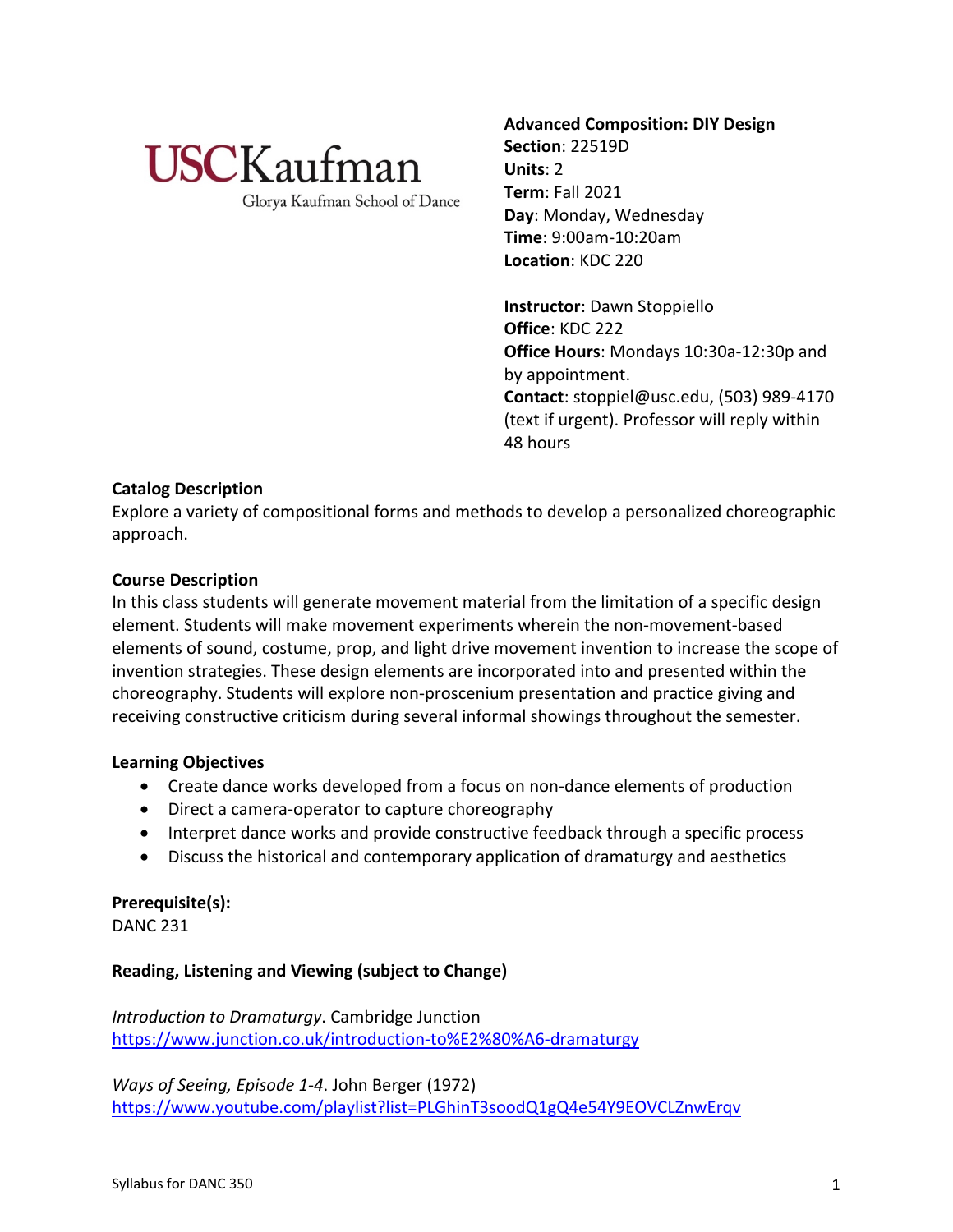*What is Aesthetics? (Philosophy of Art)*. A short list. https://www.youtube.com/watch?v=8bMGStypFWY https://www.youtube.com/watch?v=MZp8ulrMEjo https://www.youtube.com/watch?v=gDL4Zf2yEa4

Wabi Sabi

https://www.youtube.com/watch?v=QmHLYhxYVjA https://thezenuniverse.org/wabi-sabi-the-art-of-imperfection-the-zen-universe/

Art of Deliberate Imperfection https://www.amusingplanet.com/2017/08/the-art-of-deliberate-imperfection.html

Ritual in Action: Making a Mandala Sand Painting https://www.youtube.com/watch?v=WBrYUlOYK0U https://www.youtube.com/watch?v=hL8gEc29KTI https://www.youtube.com/watch?v=3WFOh0v1EzI

Translation of Forms Ynot / Anthony Denaro. Artist - https://www.ynotism.com/ https://vimeo.com/164322330

Bachelard, Gaston. *The Poetics of Space*; select passages. Beacon Press Books, 1958 (Translation 1964)

Brook, Peter. *The Empty Space*; select passages. Touchstone, 1996

Burrows, Jonathan. *A Choreographer's Handbook*; select passages. Routeledge, 2010

Edmond Jones, Robert. *The Dramatic Imagination: Reflections and Speculations on the Art of the Theatre*: select passages. Routledge 2004 (1941, 1969 by Robert Edmond Jones)

Goldberg, RoseLee. *Performance Art: From Futurism to Today*; select passages. Time Mirror Books, 1979.

Lerman, Liz. *Critical Response Process*.

O' Grady, Lorraine. Artist https://lorraineogrady.com/art/art-is/

Rethorst, Susan. *A Choreographic Mind: Autobiographical Writings*; select passages. Theater Academy Helsinki, 2012

More material TBA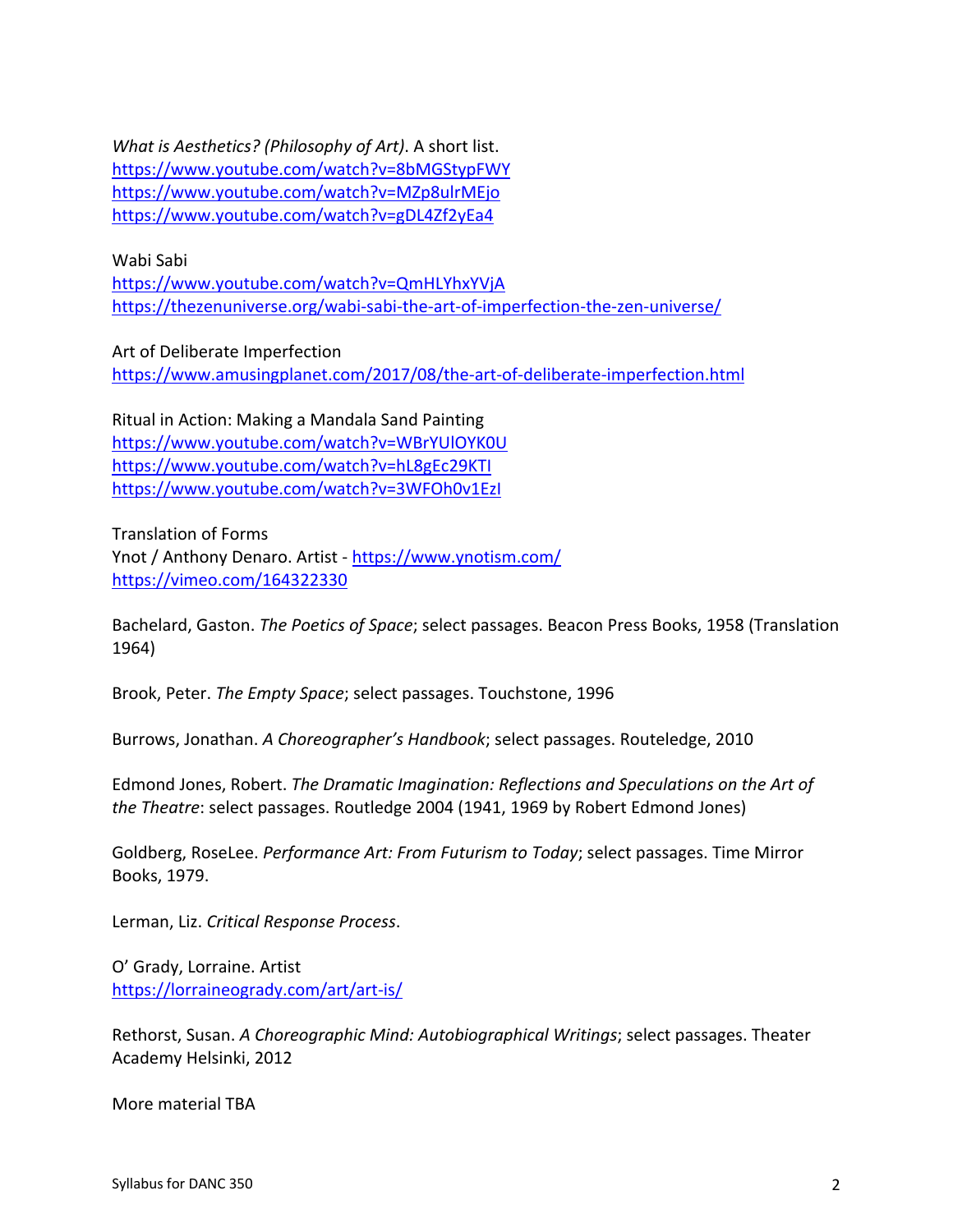# **Description and Assessment of Assignment**s

For each study the student may make a solo, duet or trio but must only use dancers that are enrolled in this class and work with a different set of collaborators for each study. **Advanced Composition public showing is Monday, November 29, 7:00PM.** Student may show any of the studies worked on in this class and showing is encouraged but not required. Each student MUST show their final creation [Gesamtkuntswerk] on the Final date Monday, December 13, 11:00AM-1:00PM

**Camera as Collaborator**: For each assignment, the student will designate a classmate to record their showing using a phone-camera. The creator will instruct the camera operator how to move around the choreography to capture it in one-take. These camera-choreographies will be posted to the class Google Drive folder. **Full points are given if posted on time. Three points are taken off for each day late. If more than three days late student will receive zero points.** Due – week 4, 7, 10, 13.

**Costume as Content**: Find or create a costume to wear that affects or interferes with movement, then make a 2-minute choreography using this costume as motivation for movement invention. Process week 2, 3, 4. Shown in class – week 4

**Prop as Partner**: Find or create a prop or piece of furniture that affects or interferes with movement, then make a 2-minute choreography using this prop as motivation for movement invention. Process week 5, 6, 7. Shown in class – week 7

**Sound Design and Found Sound (not pop music)**: Using Borderlands, Isadora, Audacity, Ableton, GarageBand, Creative Commons, Freesound.org, or another sound producing system/idea, students will explore making a soundscape, then make a 2-minute solo choreography using this sound design as motivation for movement invention. Process week 8, 9, 10. Shown in class – week 10

**Alternative Light Source**: Gather one or more alternative light sources (floor lamps, table lamps, headlamps, flashlights, video projectors, etc. NO OPEN FLAME) and create a 2-minute choreography that includes the use of these light sources. The choreography will include moving and turning on and off the light sources. Process week 11, 12, 13. Shown in class – week 13

**Gesamtkuntswerk**: A Gesamtkunstwerk is a work of art that makes use of all or many art forms or strives to do so. The term is a German loanword which has come to be accepted in English as a core term in aesthetics. Using two or more of the previous approaches, students make a 2 minute choreography. Process week 14, 15 Shown in class – Final Date.

Please check your USC email at least once every 24-hours.

#### **Grading Breakdown**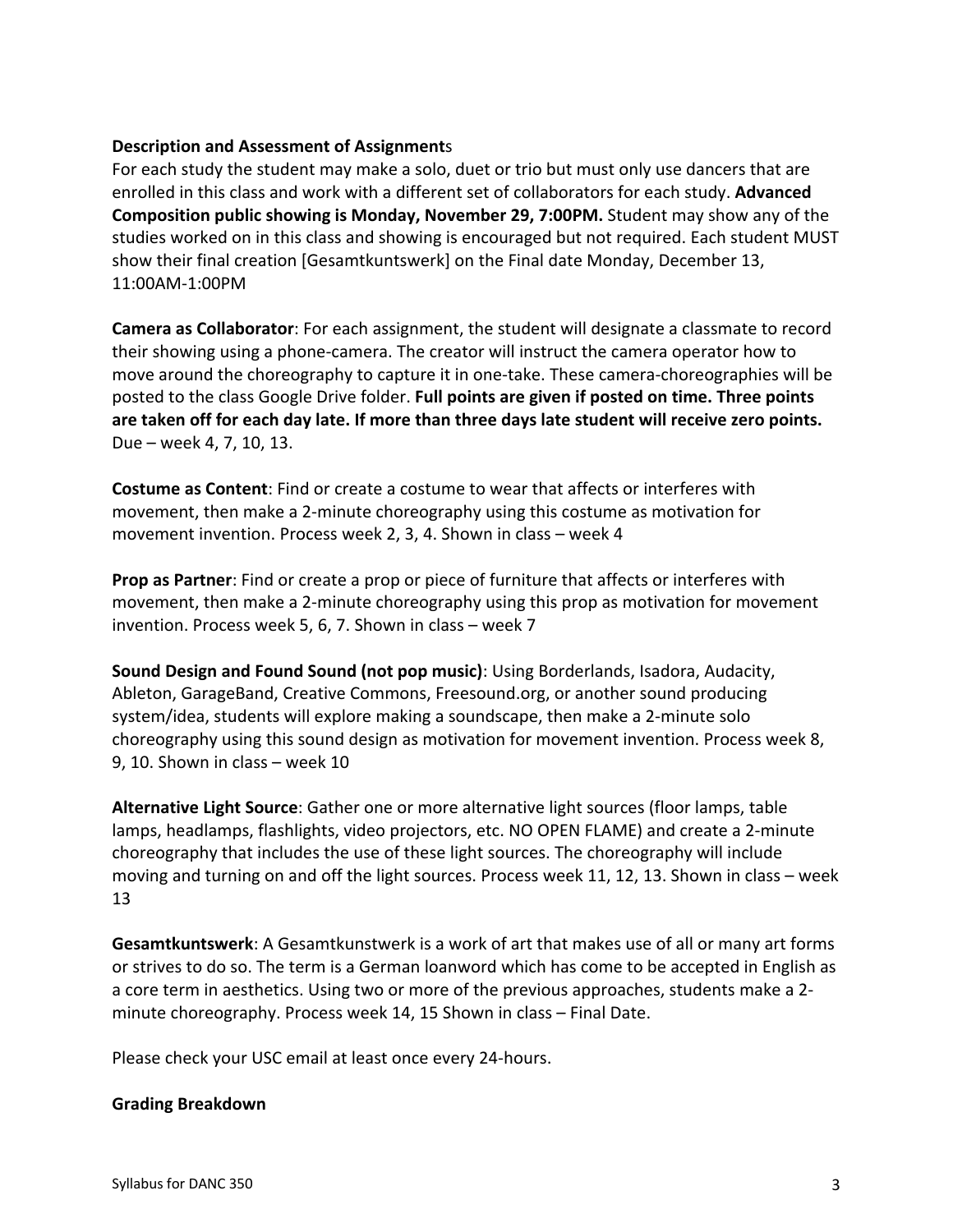| <b>Assignment</b>                   | % of Grade |
|-------------------------------------|------------|
| Camera as Collaborator (4@10pts)    | 40         |
| Costume as Content (in class)       | 10         |
| Prop as Partner (in class)          | 10         |
| Sound Design (in class)             | 10         |
| Alternative Light Source (in class) | 10         |
| Gesamtkuntswerk (Final)             | 20         |
| Total                               |            |

## **Grading Scale**

Course final grades will be determined using the following scale

| A     | 95-100 | C    | 73-76        |
|-------|--------|------|--------------|
| $A-$  | 90-94  | $C-$ | 70-72        |
| B+    | 87-89  | D+   | 67-69        |
| B     | 83-86  | D    | 63-66        |
| $B -$ | 80-82  | D-   | 60-62        |
| $C+$  | 77-79  | F    | 59 and below |
|       |        |      |              |

## **Course-specific Policies**

Students must come to class dressed to move. Hard soled shoes are not allowed. Five minutes is allowed for students to arrive. A preparation period is given at the beginning of each class during which the student will engage with a creative object moving game, followed by warming up their body while listening to material related to the day's activity. After which the student is expected to be working on the assignment prompt. The Pomodoro Method of 25 minutes on, 5 minutes rest will be used.

#### **Assignment Submission**

Each "camera as collaborator" recorded document must be given a title and uploaded to the class Google Drive folder by 11:59pm on the due date.

#### **Assignment Rubrics**

All assignment rubrics are posted on Blackboard under Assignments.

#### **Grading Timeline**

Assignment grades will be posted to Grade Center two weeks after submission.

### **Late work**

Each day of late submission will take points off those allotted for each assignment.

#### **Technology in the classroom**

Phone with built-in camera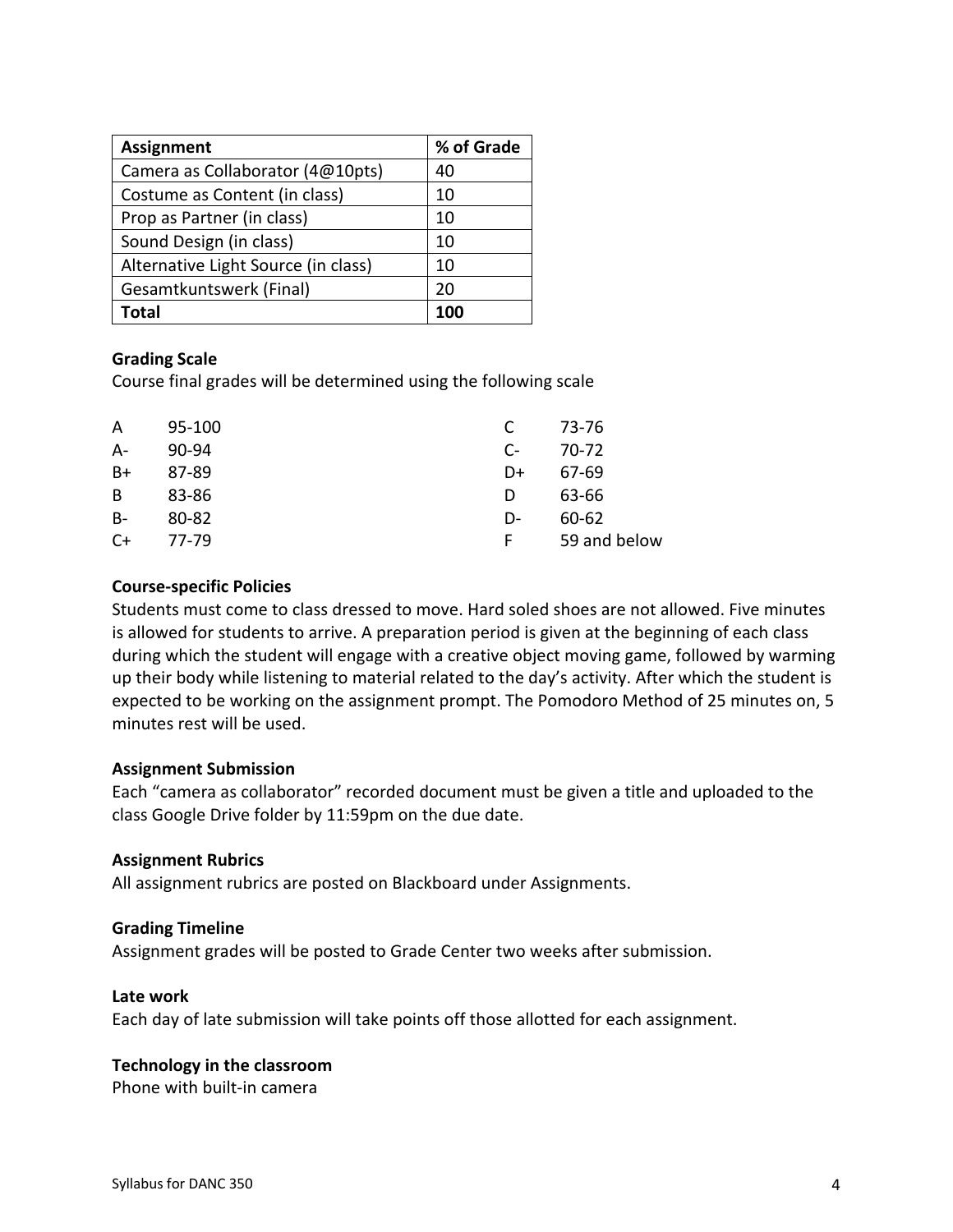## Laptop computer

## **Grading Dispute Note**

I want to make sure that your grades reflect your performance. If you feel there is an error in the grading, please let me know. To dispute a grade, you must request a review by email no sooner than one week and no later than two weeks from the date the grade was published on Blackboard. In the email you must identify yourself and the assignment you are questioning. You must provide a specific argument for the grade change, identifying the row(s) in the rubric where you feel you were mis-scored.

## **Attendance**

Attendance is taken only for Covid tracing purposes in this course. Students are assessed via the creation, presentation and posting of short studies throughout the semester.

## **Classroom Norms**

Our primary commitment is to learn from each other. We will listen to each other and not talk at each other. We acknowledge differences amongst us in backgrounds, skills, interests, and values. We realize that it is these very differences that will increase our awareness and understanding through this process.

Always use a respectful tone.

Criticize ideas, not individuals or groups.

Commit to learning, not debating.

Use "I" statements to state your views.

Step Up, Step Back. Be mindful of taking up much more time than others. On the same note, empower yourself to speak up when others are dominating the conversation.

# **Course Schedule: A Weekly Breakdown**

**Week 1**: Introduction and Flow. Dramaturgy and Aesthetics. Titles and Process. The Lab.

**Week 2, 3, 4**: *Costume as Content*. Watch Lamentation, Nikolais and others. Reading TBD. Presented in class and posted to Google Drive – week 4

**Week 5, 6, 7**: *Prop as Partner*. Watch: Momix, Fred Astaire with coat rack and others. Reading TBD. Presented in class and posted to Google Drive – week 7

**Week 8, 9, 10**: *Sound Design/Found Sound*. Guests (TBD) Justin Epstein, d. Sabela grimes. Reading TBD. Presented in class and posted to Google Drive – week 10.

**Week 11, 12, 13**: *Alternative Light Source*. Viewing and reading TBD. Presented in class and posted to Google Drive – week 13.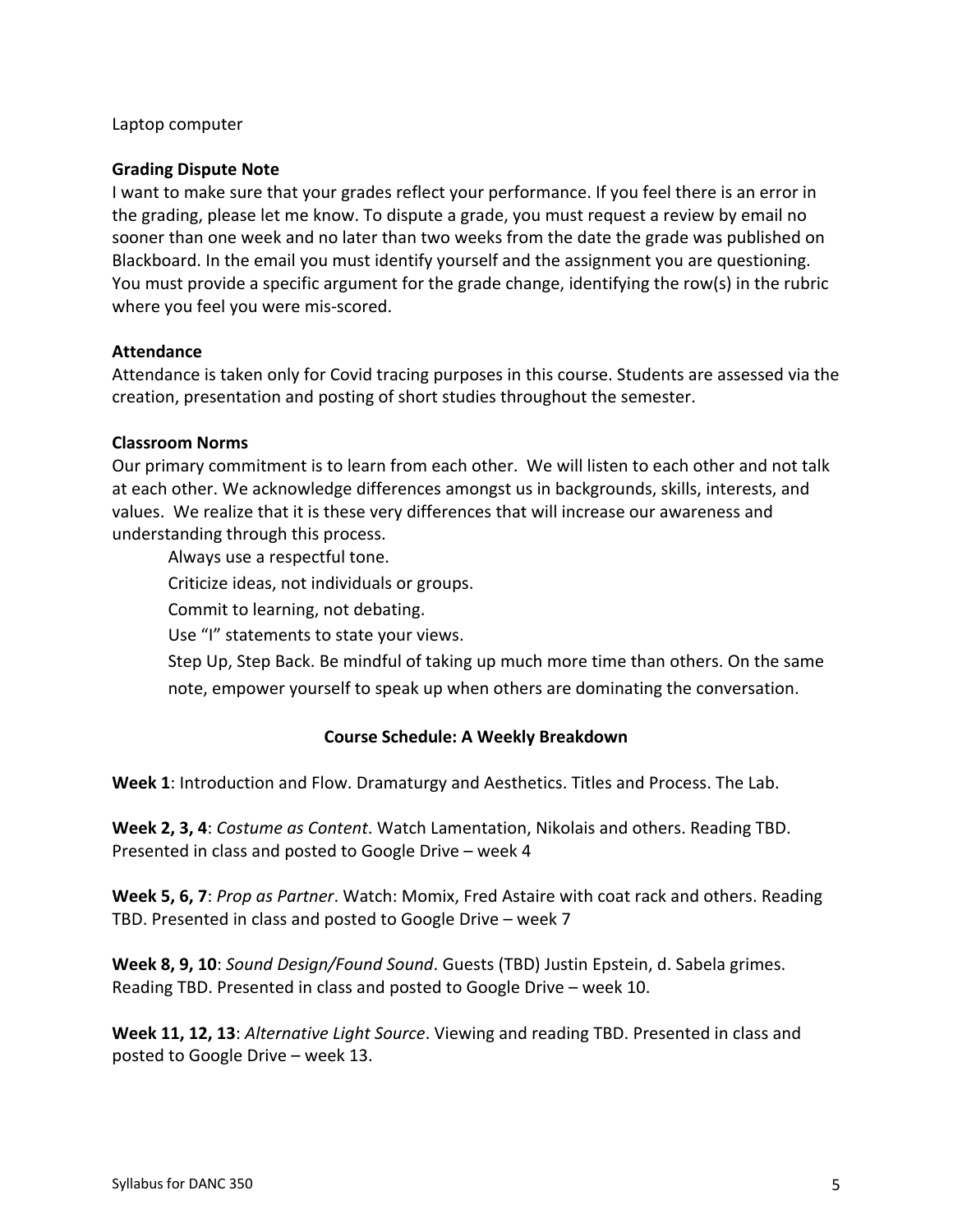**Week 14, 15**: *Gesamtkuntswerk*. Bringing it all together. Presented in class on Final date, Monday, December 13, 11:00AM-1:00PM

# *KSOD Policies*

# **Names and Pronouns**

In our classroom and at USC, every student has the right to be respected and referred to by their name and pronouns that correspond to their gender identity. Pronouns are words we use in place of names (e.g., he/she/they/ze), and for some people, they are an inherent piece of their identity. At any point through the course, please feel free to share with me if you would like me (and your classmates) to address you in a different way. I will not tolerate misgendering and disrespect of people's names and pronouns in our classroom.

# **Equity, Diversity and Inclusion**

This class takes place at a university committed to equity for all students, where diversity and inclusion are considered critical to the academic environment. In this classroom, free speech is respected, and civil discourse is expected, with a safe learning environment the priority. We will endeavor to use language that is respectful—sometimes being inquisitive and creative, because language changes all the time—particularly when it comes to differences in age, ethnicity, gender identity or expression, race or socioeconomic status.

# **"Call-In" Agreement**

We as Kaufman faculty support conversations surrounding racial justice and encourage fostering a culture of calling people IN to the conversation as opposed to calling people out.

# **Statement on Physical Contact**

As an embodied art form, dancing is a physical and an emotional act. In the process of studying dance, students often experience physical contact with their instructors and peers. Faculty members may use touch to provide proprioceptive and kinesthetic feedback to students; they may use touch to correct alignment, improve technique, and promote healthier movement practices. In some classes, particularly those involving partnering, students' will experience physical contact with their peers. As developing artists experimenting with modes of expression, students may also experience a variety of emotions in the classroom. As such, it is imperative that the studio-classroom be a safe, inclusive, and respectful space for all students and faculty. Open and honest communication and respectful and considerate interactions are always expected and are a fundamental requirement of studying in the USC Kaufman School of Dance. Unless otherwise articulated to a faculty member or peer, consent to discipline-specific and appropriate touching is assumed. Students always have the right to revoke that consent and should express any discomfort they feel in the classroom to the faculty instructor or Vice Dean immediately. USC Kaufman seeks to nurture compassionate artists who respect the dignity, humanity, and personal embodied experience of all individuals.

# **Emergency Plan**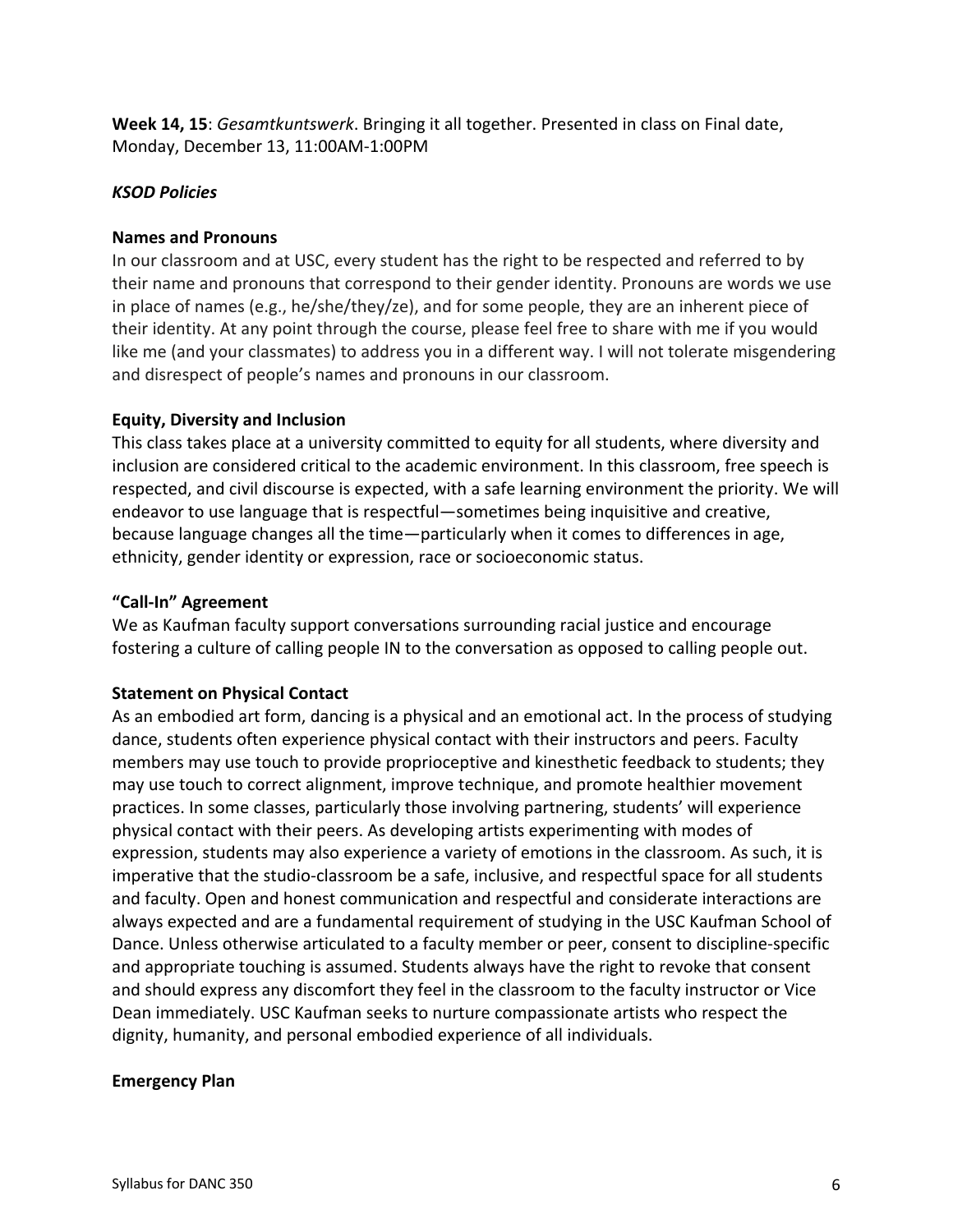In the event of a university-wide emergency, guidance and directions will be shared by Campus Emergency Operations in all available outlets, including the website and TrojanAlerts. Students are encouraged to maintain close contact with all available communications avenues for updates to university operations. USC Kaufman will abide by all university protocols and recommendations. If the Kaufman Dance Center is not available when classes resume, students can receive updates from the school's Departmental Operations Center (DOC) on Ramo Lawn (between the Thornton School of Music and Norris Cinema, close to the Bing Theatre).

# *USC Policies*

# **Technological Proficiency and Hardware/Software Required**

Students will need an electronic device with access to Zoom and Blackboard for this course. They are asked to familiarize themselves with these two interfaces. Please see the links below for technology support.

# **USC Technology Support Links**

Zoom information for students Blackboard help for students Software available to USC Campus

# **USC Technology Rental Program**

We realize that attending classes online and completing coursework remotely requires access to technology that not all students possess. If you need resources to successfully participate in your classes, such as a laptop or internet hotspot, you may be eligible for the university's equipment rental program. To apply, please submit an application. The Student Basic Needs team will contact all applicants in early August and distribute equipment to eligible applicants prior to the start of the fall semester.

# **Synchronous Participation**

In general, students should plan to attend every synchronous session for the classes in which they are enrolled, irrespective of when it occurs in their time zone.

# **USC Shibboleth Log In**

Students are expected to be signed-in to their USC account prior to the start of each Zoom class session to ensure a safe and smooth experience for all students.

# **Time Zone Accommodations**

USC considers the hours from 7:00am to 10:00pm, in the local time zone for each student, as reasonable times for students to attend synchronous sessions or engage in synchronous learning activities or assessments. Should students be unable to attend synchronous sessions they are expected to watch the recorded Zoom session and any related PowerPoint presentations (both will be posted to Blackboard once done live) and complete the assignments for each week.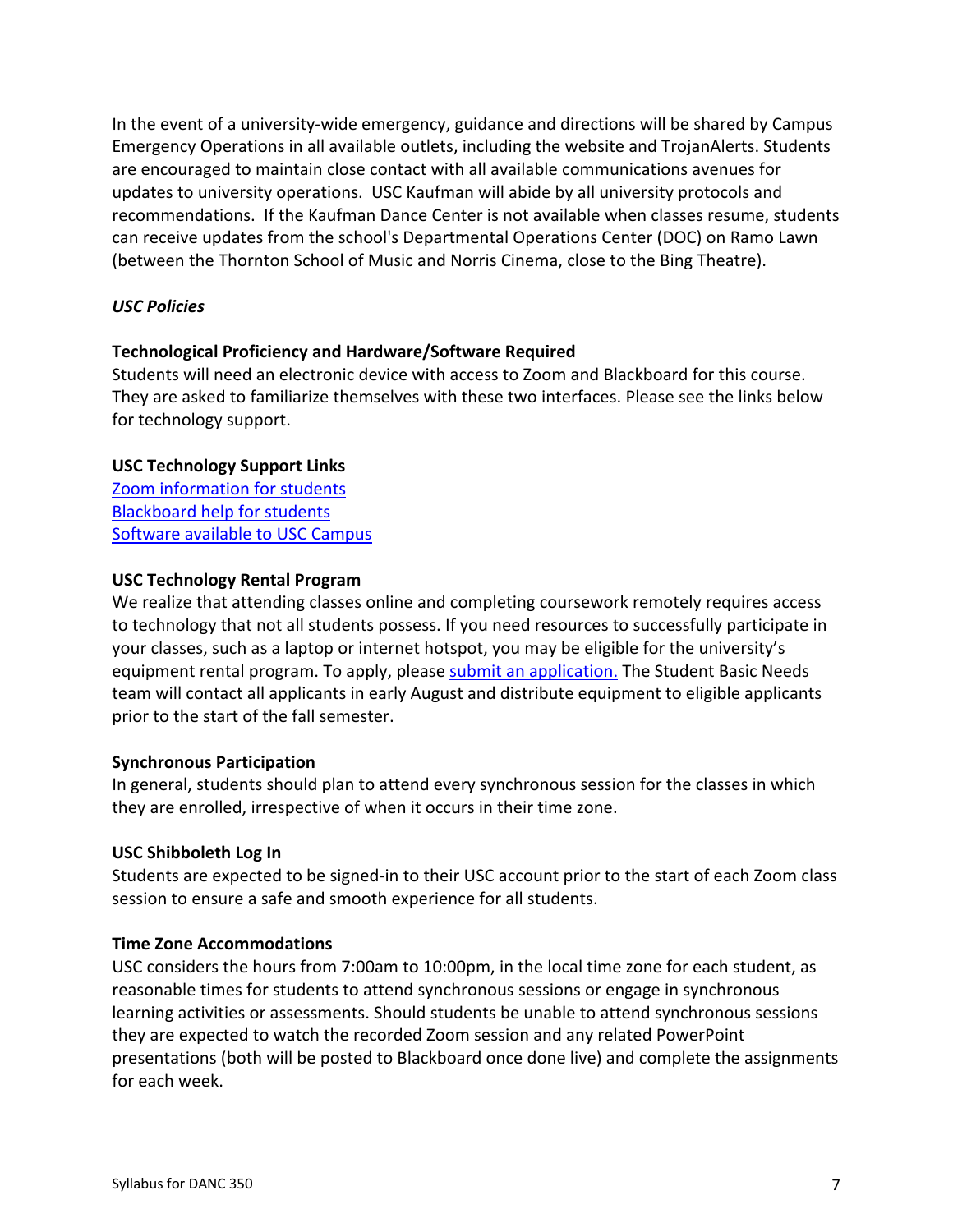## **USC's Nine International Offices**

Support for international students is also available through USC's offices in Beijing, Shanghai, Hong Kong and South China, Taiwan, South Korea, India, UK and Europe, Brazil, and Mexico. Additional details and contact information can be found at https://global.usc.edu/globalpresence/international-offices/.

## **Recording Online Classes**

USC policy requires that all classes conducted online be recorded for asynchronous viewing with transcriptions made available.

## **"Camera On" Policy**

For this course, students are expected to have their cameras on during synchronous online sessions. Students facing challenging situations (internet connectivity, illness, home environments, etc) are encouraged to use a virtual background, which will eliminate most privacy concerns, and earphones or headsets to improve audio quality. Please contact your professor directly for additional accommodations.

## **Netiquette and Participation**

Participation includes being attentive and focused; actively participating in physical exercises, discussions, breakout rooms, and group activities; asking thoughtful questions; coming to class fully prepared; and exercising personal responsibility and consideration of others at all times. Texting/Chatting during Zoom class sessions via cell phone and/or other private message apps is considered highly disrespectful.

# **Religious Holy Days Policies**

University policy grants students excused absences for observance of religious holy days. You must inform the professor at least one full week in advance to request such an excused absence. You will be given an opportunity to make up missed work if necessary.

# **Statement on Academic Conduct and Support Systems**

The current Statement on Academic Conduct and Support Systems is a required component of all USC syllabi and is updated yearly. Faculty should use the latest version of the Statement on Academic Conduct and Support Systems found in the Curriculum Coordination Office's Syllabus Template. The Statement below is current as of August 2018

# **Academic Conduct:**

Plagiarism – presenting someone else's ideas as your own, either verbatim or recast in your own words – is a serious academic offense with serious consequences. Please familiarize yourself with the discussion of plagiarism in SCampus in Part B, Section 11, "Behavior Violating University Standards" policy.usc.edu/scampus-part-b. Other forms of academic dishonesty are equally unacceptable. See additional information in SCampus and university policies on scientific misconduct, http://policy.usc.edu/scientific-misconduct.

#### **Support Systems:**